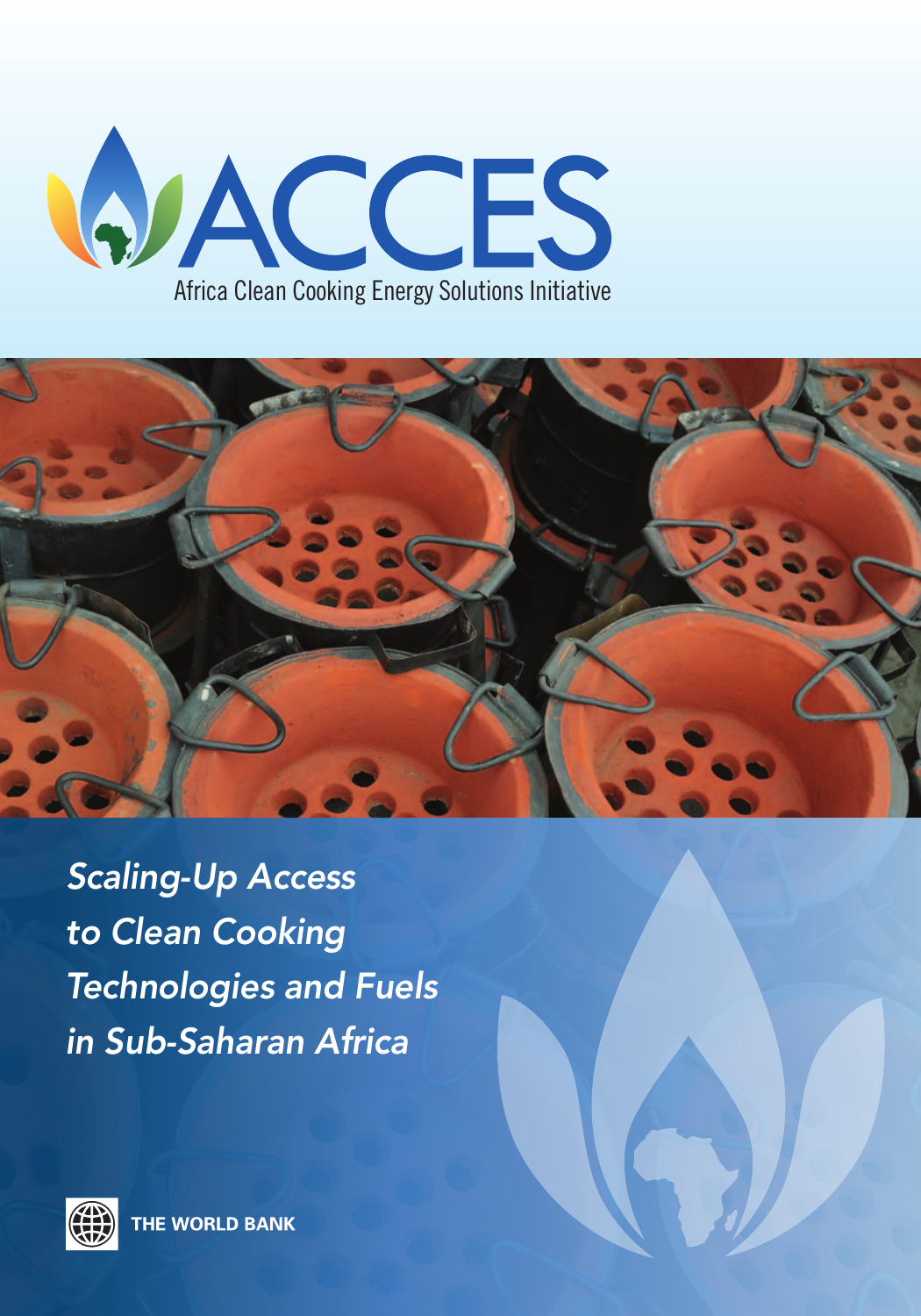# **THE CHALLENGE OF CLEANER COOKING**

Over the last decade, in a growing number of developing countries, there has been a welcome shift toward the use of more clean and sustainable cooking technologies and fuels, away from the traditional practice of cooking over smoky open fires. In Sub-Saharan Africa (SSA), however, over 82% of the population (~700 million people) remains dependent on solid fuels such as charcoal, dung, fuelwood, and other biomass for cooking purposes—and this number is projected to increase to 900 million by 2030.

### What are the Issues?

Through decades of research and emerging evidence, we know that use of solid fuels with inefficient cookstoves adversely impacts human health, pollutes the environment, and slows socio-economic development.

### Health

Exposure to indoor air pollution from incomplete combustion of biomass fuel accounts for nearly 500,000 premature deaths annually in SSA and contributes to the global disease burden.

### Environment

Unsustainable use of solid biomass for cooking contributes to forest degradation and loss of forest cover around urban areas. Furthermore, inefficient burning of biomass for cooking contributes significantly to GHG emissions.

### Social

Women and girls, who have primary responsibility for cooking, spend hours each week collecting fuelwood. This translates into lost opportunities for increasing income, gaining education, and makes them subject to safety and security hazards.

## Change is in the Air

The clean cooking sector is currently at a transformative stage and the opportunity to make positive, visible and durable impacts is ripe due to the coming together of several trends:

| <b>New Technologies</b>           | Availability of fuel efficient<br>cookstoves with lower emissions;<br>emergence of alternative and<br>efficient biomass fuel production<br>technologies. |
|-----------------------------------|----------------------------------------------------------------------------------------------------------------------------------------------------------|
| <b>Private Sector</b><br>Interest | Innovative business models, growing<br>market potential.                                                                                                 |
| <b>Financing</b>                  | New carbon financing opportunities.                                                                                                                      |
| <b>Global Momentum</b>            | United Nations Sustainable Energy<br>For All initiative and Global Alliance<br>for Clean Cookstoves                                                      |

*"The improved firewood stove is a savior (in Kiswahili, Mkombozi) of women, I now collect firewood once a week instead of three times a week... I now have more time…"* 

*Ms. Asia Makumu, Tanzania*



### WORLD BANK'S STRATEGIC VISION FOR THE SECTOR

The World Bank works along the entire energy value chain—including generation, transmission, and distribution as well as support for off-grid solutions. The World Bank is committed to reducing energy poverty across Sub-Saharan Africa with a focus on energy access, security, and supply as key factors to bolster economic competitiveness, boost job growth, and improve human well-being.

Globally, the World Bank shares the commitment of nations—including 25 in SSA—that have joined to achieve the goals of the United Nations Sustainable Energy For All Initiative including access to modern technologies and cleaner fuels for cooking.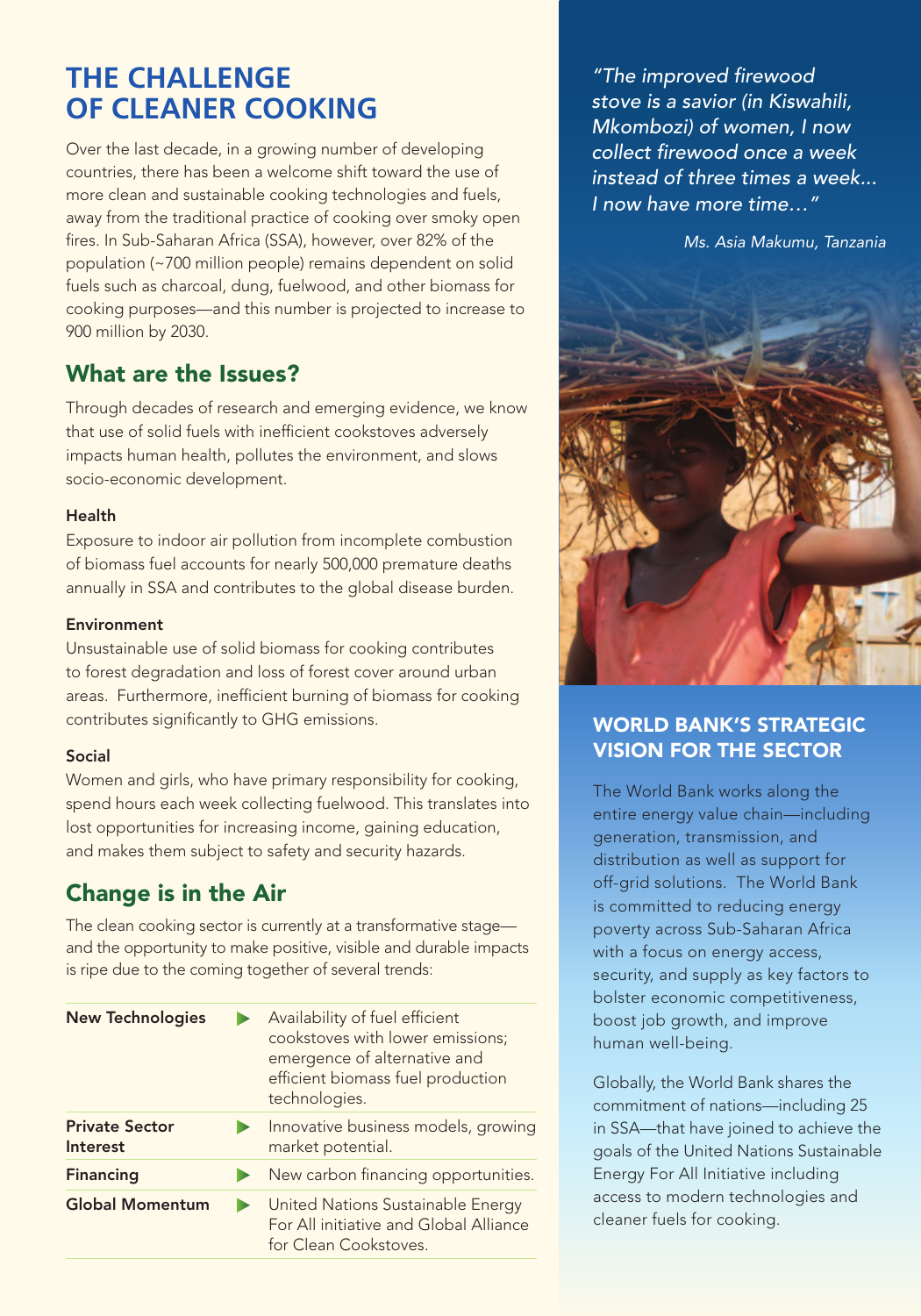# **AFRICA CLEAN COOKING ENERGY SOLUTIONS**

To address Africa's long standing energy challenge and build on new opportunities for transforming the cooking sector, the World Bank is launching the Africa Clean Cooking Energy Solutions (ACCES) initiative. ACCES aims to promote enterprisebased, large-scale dissemination and adoption of clean cooking solutions in Sub-Saharan Africa (SSA). By increasing access to modern technologies and cleaner fuels, the initiative seeks to alleviate the adverse health, environment, and socio-economic impacts of traditional cooking practices in SSA. ACCES' vision is to scale up clean cooking and fuel technologies through a *consultative, integrated, enterprise-based* approach to regional development. This new initiative builds on experiences and lessons learned from donor, government, public and private investments in clean cooking solutions and the World Bank's own operations, comprehensive analytical work, as well as, the Lighting Africa off-grid lighting market-transformation program.

Together, the World Bank's Africa Energy Group (AFTEG) and the Energy Sector Management Assistance Program (ESMAP) will work to implement ACCES in close coordination and through a strategic partnership with the Global Alliance for Clean Cookstoves (the Alliance), and Sustainable Energy For All (SEFA).

# ACCES Principles of Engagement

### ACCES seeks a consultative approach to its engagement in the clean cooking sector guided by the following key principles:

- Catalyze sector development through promotion of enterprise-based approaches.
- **Promote differentiated strategies to make clean fuels and** technologies accessible and affordable.
- Maintain a technology and fuel neutral platform, promoting efficient biomass stoves while supporting the transition to clean fuels.



*"ACCES is an exciting initiative that complements our other activities in Africa. Cleaner cooking can save lives and improve living conditions, especially for women and girls."* 

> *Meike van Ginneke, Sector Manager for Energy, West and Central Africa, The World Bank*

*"What we need is an approach that is not top down and that is holistic."*

> *Participant, Southern Africa ACCES Stakeholder Consultation*

*"The emergence of enterprisebased solutions across the clean cooking value chain is challenging the status quo and driving innovation in cookstove and fuel design, distribution, and financing."*

- Integrate gender considerations into clean cooking strategies and interventions.
- Align with and build on existing country strategies, programs and partnerships.

## The Origin of the ACCES Initiative

The development of ACCES was informed by a number of strategic activities:

| <b>Regional Stakeholder</b><br><b>Consultations</b> in East,<br>West and Southern Africa | 130+ stakeholders across 26 countries were consulted to obtain<br>feedback on barriers, and to expansion of the clean cooking sector and<br>new opportunities for greater impact.                                                                                           |
|------------------------------------------------------------------------------------------|-----------------------------------------------------------------------------------------------------------------------------------------------------------------------------------------------------------------------------------------------------------------------------|
|                                                                                          | Stakeholders included governments; the private sector; civil society<br>groups; research and academia; and donors and partners.                                                                                                                                             |
| "State of the Clean Cooking<br>Sector" Landscape Analysis:                               | Study analyzing fuel use and trends, cookstove technologies and<br>penetration, markets and business models; mapping of sector<br>stakeholders and programs; analyzing barriers and recommending<br>targeted intervention approaches to enhance clean cooking technologies. |
|                                                                                          | Interviews, consultations, desk research, and surveys.                                                                                                                                                                                                                      |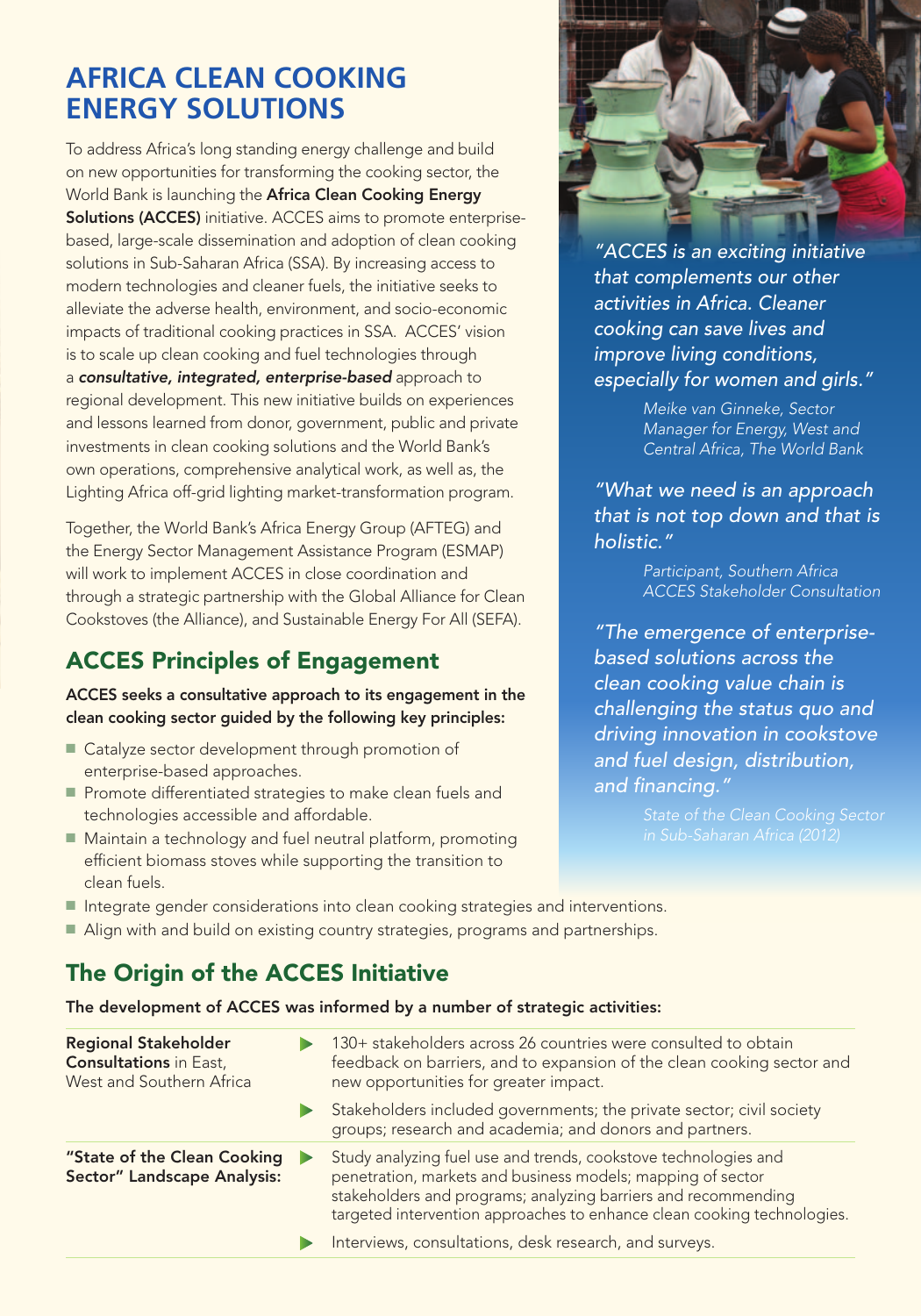# **ACCES FRAMEWORK FOR SECTOR SUPPORT**

Based on the regional Stakeholder Consultations and Landscape Analysis, ACCES developed an open, adaptable framework of support.

The ACCES framework embodies a comprehensive, integrated approach to address key barriers to sector development targeting *consumers, enterprises, technology, and policy.*

## Supporting Pillars

- Quality Assurance and Technical Support
- **E** Consumer Engagement
- **Business Development**
- Access to Finance

User-centered design for stoves

Policy Engagement

In addition, Knowledge Management encapsulates various knowledge generation, dissemination, communications and knowledge exchange activities specifically related to the pillars as well as those undertaken for broad sector engagement.





transfer and partnerships

marketplaces to promote adoption

**Knowledge Management (Market Analytics, Communications, Exchange)**

<sup>n</sup> Access carbon finance

policies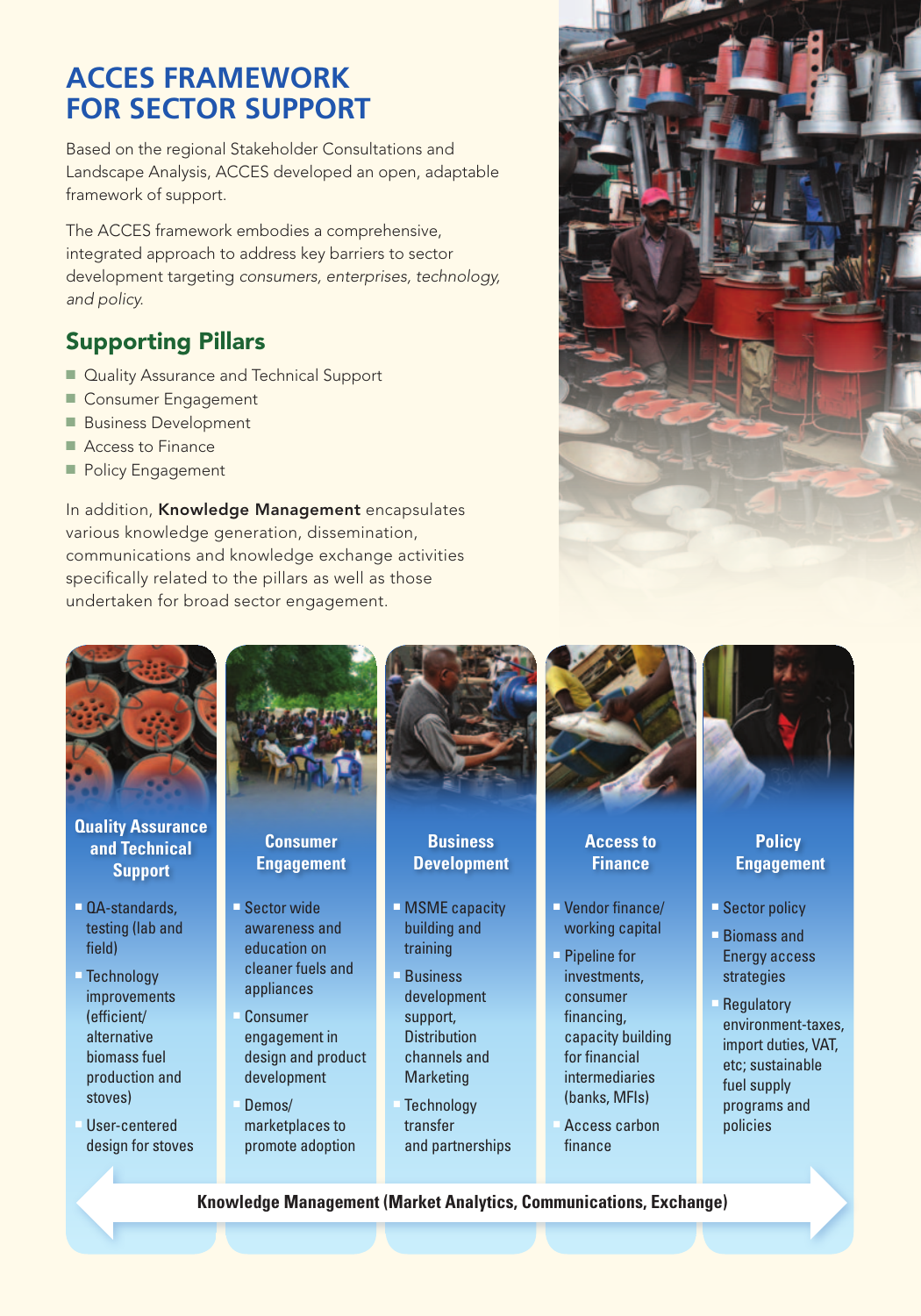# **COUNTRY ENGAGEMENT**

Broadly guided by the ACCES framework, our engagement with client countries will focus on key interventions that are determined through a consultative process and reflect a particular country's context, needs and priorities of sector development.

To demonstrate the efficacy of the enterprise-based approach, ACCES aims to develop a pipeline of projects with a view to supporting differentiated strategies to make appropriate technologies and fuels accessible and affordable to various segments of the population, particularly the rural poor. Furthermore, existing efforts to reach under-served populations would also be strengthened via enterprise-based approaches to increase sustainability and boost long-term sector development.

## Next Steps

The time for action is now, the ACCES initiative is committed to supporting the dissemination and adoption of clean cooking technologies and fuel with a view to increasing access, reducing poverty, and improving human well-being. In terms of next steps, ACCES aims to achieve the following milestones:

- In FY2013, undertake country-level consultations, assemble market intelligence, and sector assessments in the initial countries of engagement and prepare the groundwork for implementation.
- Through FY2013-14, begin phased implementation of ACCES activities including establishing the relevant supporting pillars in the countries and operationalizing support to enterprises, promoters, consumers, and policy makers.
- Subsequently, scale-up and replicate the initiative across the African continent while incorporating lessons learned from the initial engagement.

### **Consultations**

Identify needs, priorities, and investment gaps

Develop and implement holistic, prioritized set of activities and differentiated strategies

Scale-up access to technologies and fuels

Transform clean cooking sector for long-term sustainable development.

*"Firewood and charcoal have become much harder to come by, because land is being converted to other uses as more people arrive into the area."* 

*Ally Sudi, local Tanzanian farmer*

*"…This technology that has made our kitchen much safer for the children…with the improved stove, we have never again experienced incidences of children falling and burning in the fire place..."* 

> *Ms. Odilia Chilumba, Center Coordinator, Tanzania (World Bank project)*

*"Better stove technology can lead to better combustion of fuels, and hence helps reduce local outdoor air pollution and international climate impacts."* 

> *Dr. Kirk Smith, University of California, Berkeley*

*"Cookstove smoke kills 1 person every 16 seconds almost half the world's population still cooks food, boils water, and warms their homes by burning wood, animal and agricultural waste, and coal in open fires or rudimentary cookstoves."* 

> *Global Alliance for Clean Cookstoves*

*"Replacing outdated cookstoves and open fires with modern energy services would prevent 800,000 child deaths annually."* 

*Sustainable Energy for All*